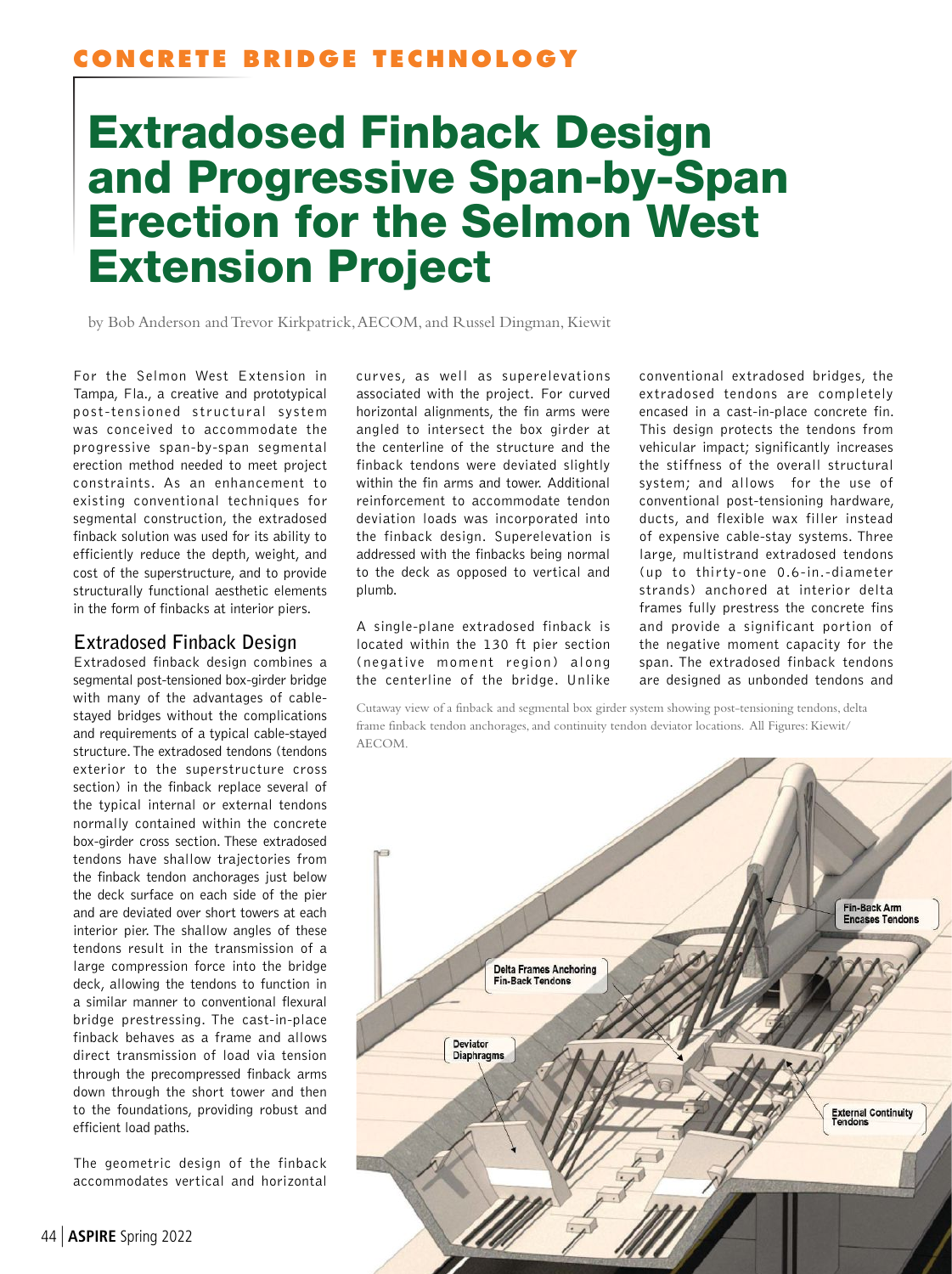

Photograph showing stages of construction of finback structure of the Selmon West Extension. Temporary shoring towers to allow erection of the next section of the bridge using the progressive span-by-span method are shown in the foreground. Several spans with their finbacks are visible in the background. Photo: Tampa Hillsborough Expressway Authority.

are detailed to be fully replaceable, in accordance with the Florida Department of Transportation's post-tensioning requirements.

The box-girder segments making up the pier section are post-tensioned with multistrand top- and bottom-slab tendons before the concrete fin is constructed. The fins are monolithic with the box girder and median barrier at the approximate quarter points of the pier section, and the tower is cast integrally over the pier diaphragm. Thus, the pier section behaves similarly to a stiffened king-post truss and tends to rotate as a rigid body under unbalanced loading.

Between the fins and at the end spans, the drop-in section is composed of multiple precast concrete segments and configured like a typical box girder, which spans continuously from fin to fin and from fin to pier. Six external post-tensioning tendons are anchored at each pier diaphragm and run high through the pier section, then deviate down at the second finback anchor segment toward deviator diaphragms as the tendons approach midspan. Several internal bottom-slab tendons run through the drop-in section and are anchored in bottom-slab blisters. The external and internal post-tensioning create continuity between the pier sections and drop-in sections and provide the positive moment strength required at midspan. The described design allows for a shallower and lighter superstructure than could be achieved with conventional segmental construction. Where a conventional segmental box girder would generally require a depth of 10 ft for a 260 ft span, the extradosed finback design only requires an 8-ft-deep section, for a total span-to-depth ratio of 32.5 for the 260-ft maximum span.

When compared with a conventional balanced-cantilever erection design, this creative use of post-tensioned concrete for the superstructure reduced the concrete quantity (and weight) by 13%, and reduced the post-tensioning quantity by 16%. The reduced superstructure weight and associated construction loading on the permanent foundations also led to reductions in substructure size and quantities. The combination of quantity reduction and the single-heading construction scheme achieved significant cost savings and schedule compression

over the concept design provided in the request for proposal.

#### **Extradosed Finback Construction Sequence**

Construction of a finback bridge is a hybrid solution that combines balancedcantilever and span-by-span techniques, referred to as progressive span-byspan erection. Use of underslung erection girders resulted in a top-down construction approach that created an elevated work zone. Segments were delivered from the casting yard to the project site and placed from atop the completed portions of the viaduct.

As spans were completed, temporary towers were advanced. Segment installation, post-tensioning, and erection girder advancement activities were performed at night when the inside lanes next to the median could be closed.

The following steps describe the construction sequence for each unit:

- Construct temporary towers adjacent to piers. Launch erection girders (supported by three towers).
- Deliver precast concrete segments via completed bridge. Place pier-section segments on erection girders with swivel crane.
- Roll cantilever-section segments into position over pier on erection girders. Epoxy joints, and tension top and bottom cantilever-section tendons.
- Engage jacks at towers supporting pier section. Lower erection girders and adjust for drop-in segments. Place segments with swivel crane. Roll segments into position, epoxy joints, and cast closure pour. Tension continuity tendons. Inject flexible filler to protect the tendons shortly after all continuity tendons are tensioned, within 14 days of tendon placement at most.
- Advance erection girders, straddle carrier, and swivel crane. Construct next pier section using the previously described steps.
- Construct drop-in section between completed pier sections.
- Advance erection girders, straddle carrier, and swivel crane. Cast finback at previous pier. Tension finback tendons, which run continuous from one delta-frame anchor in the box girder over the tower, with the appropriate deviation radii, and back down to the other delta-frame anchor.